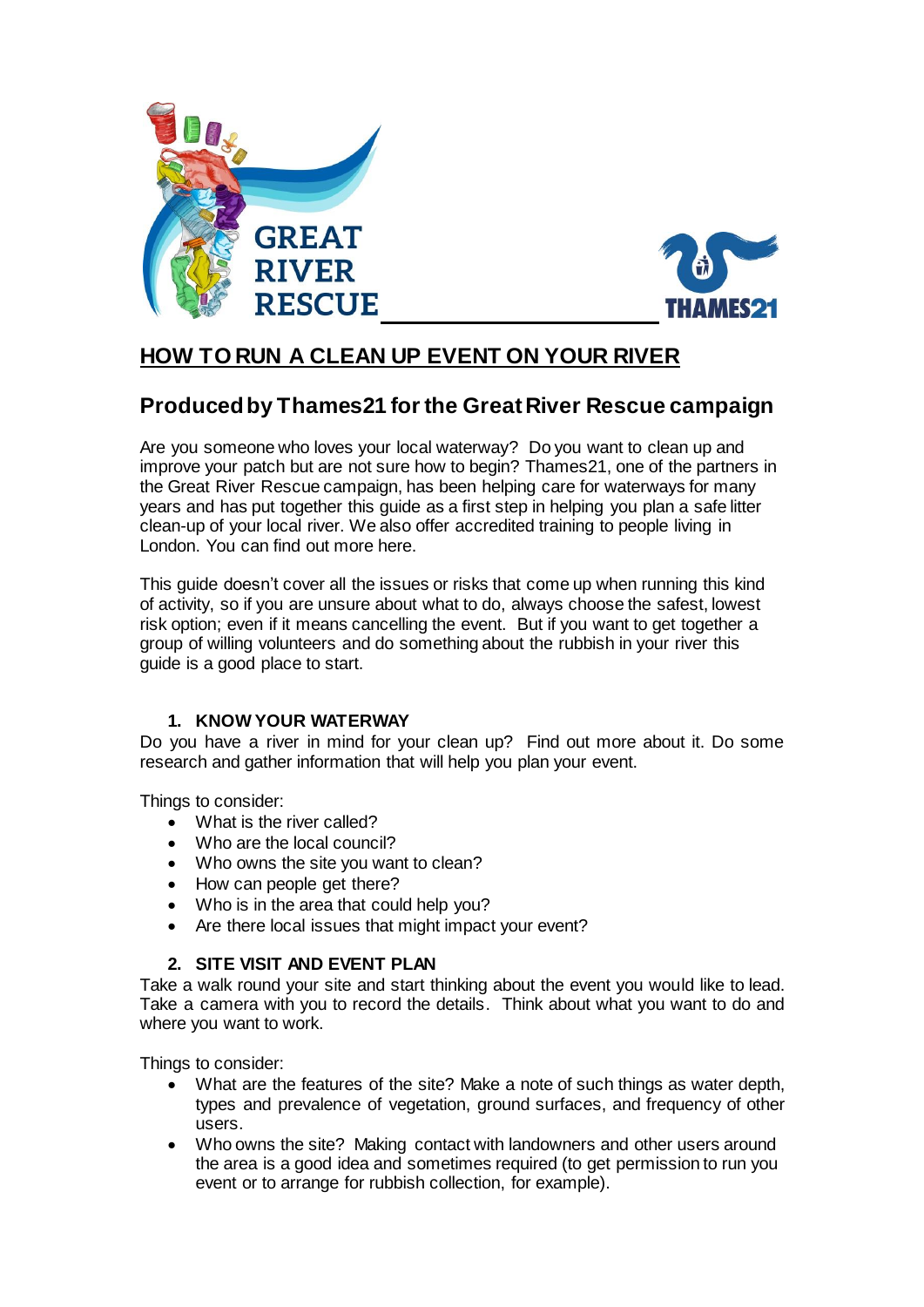- How will volunteers collect the litter?
- What sort of litter is there? Your site may have small items, large items, heavy items, sharp items.
- Who will come and collect the litter?
- What equipment will you need to get the job done?

## **3. HEALTH AND SAFETY**

The most important part of your plan is how to make you event as safe as possible for everyone taking part.

#### **Assessing the risk**

As you walk around your site think about what you are going to do and what might cause harm to people taking part.

- Think about how accidents and ill health could happen and concentrate on real risks – those that are most likely and which will cause the most harm.
- Write down the hazards and the measures you will take to control these risks. This is your risk assessment and provides a plan of the reasonable steps you will take to prevent harm taking place.

#### **Weil's Disease (Leptospirosis)**

This is infection relates specifically to working around water and should feature in your risk assessment. It is a bacterial infection that can be spread to people by contact with urine from infected animal. Cases of Weil's Disease in the UK are rare. However, the symptoms can be confused with the flu and can be serious if not treated. Prevent it by…

Identifying it… recognising flu-like symptoms (fever, aches and pains, headaches) developing 7 – 21 days after infection

Treating it… telling your doctor right away that you have been working around water and asking for an ELISA blood test. Weil's Disease is easily cured with a round of antibiotics.

## **4. GETTING OTHERS INVOLVED**

Part of running a successful event is getting other people involved.

- Who is nearby your event site such as businesses, schools or organisations that might be interested in volunteering at or publicising your event?
- On your Site Visit, take a note of who is using your site. This might give you a clue as to who might be willing to help.
- How will you let people know your event is happening? Will you use posters, emails or social media? List the date and timings of your event.
- How will volunteers get to the event? Set a specific meeting point. How many people do you need to carry out the work?
- If you want to limit the number of volunteers, how will you arrange for that? (You can put a limit on your publicity materials and ask those interested to email to register ahead of time, for example).
- Find out where the nearest toilets and nearest refreshments are in advance.

Make things easy for your volunteers. The more information they have ahead of time, the better they will feel.

## **5. BE THE LEADER**

During the event be prepared to supervise, direct and answer questions. Your volunteers won't know the site or the planning for the day as well as you. Whilst you may want to get stuck in yourself and thoroughly engage in the activities, a good